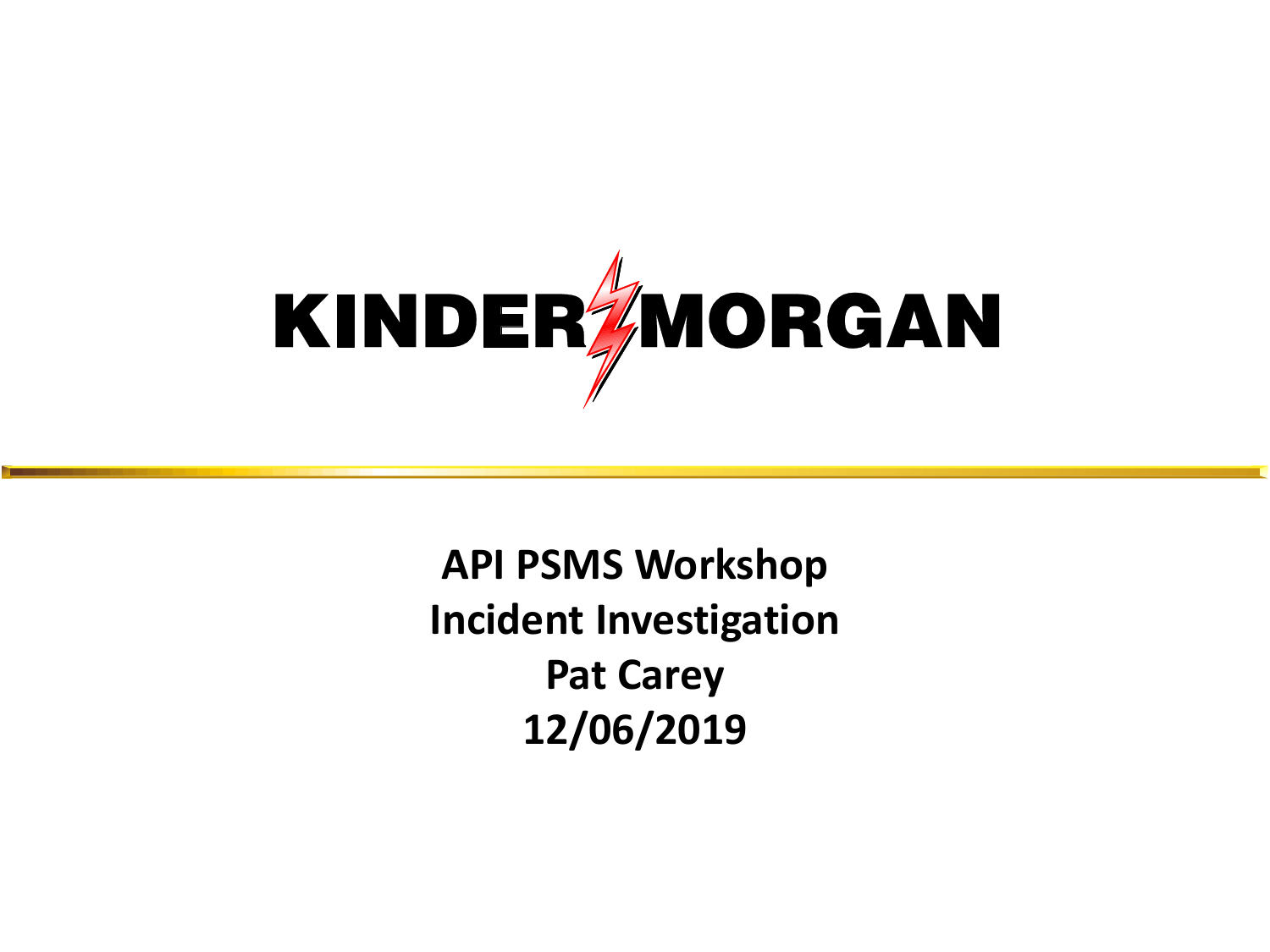

### *Kinder Morgan Overview*

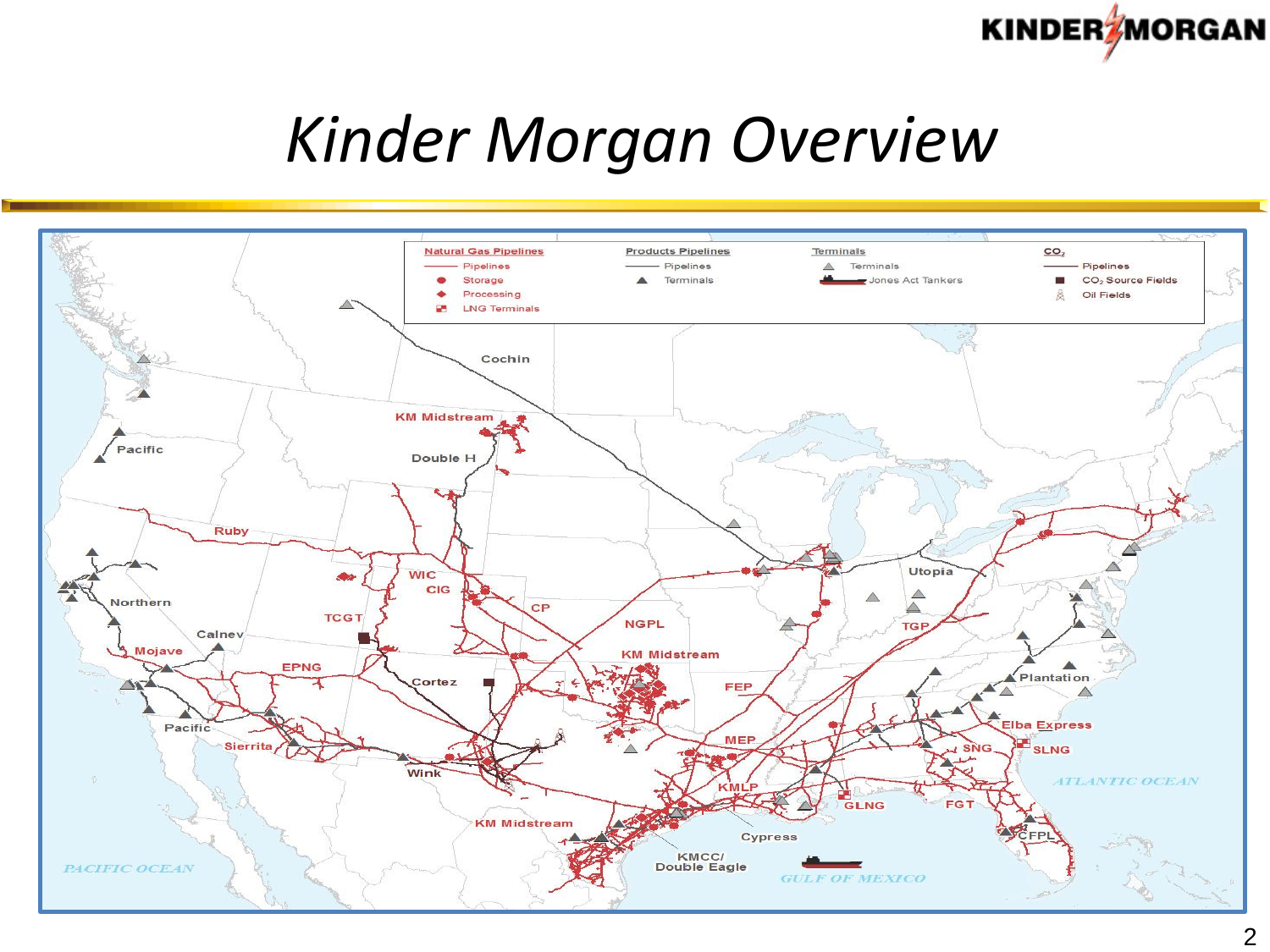**KINDER MORGAN** 

## *Kinder Morgan-- Natural Gas Pipelines*

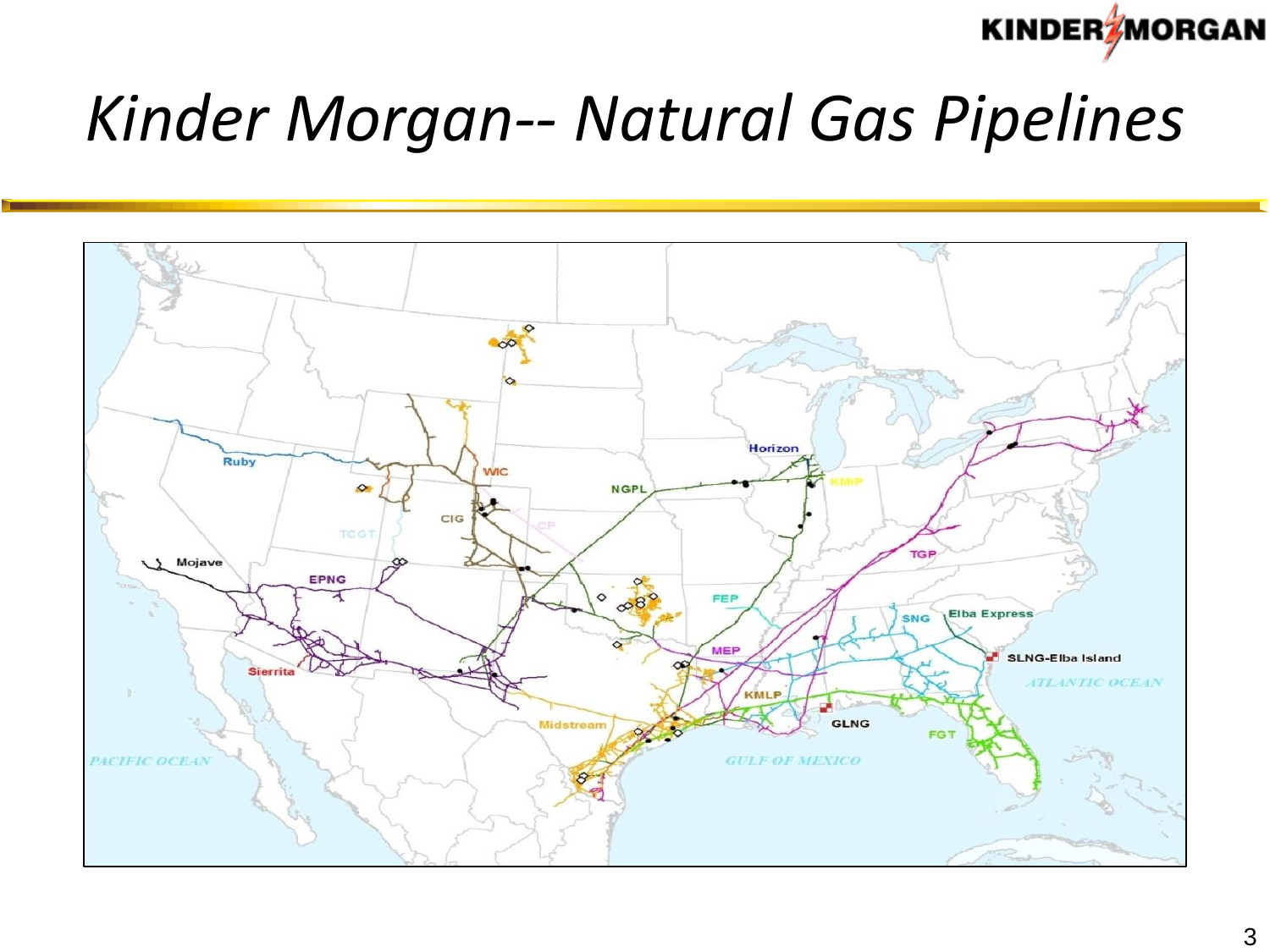

## *KM OMS – API 1173 PSMS*

- Background
	- KM OMS applies to all BUs Products Pipelines, Terminals, CO2 and Natural Gas Pipelines (84k miles of pipe)
	- Up to the sale of KMC, under NEB jurisdiction, KMC was 5<sup>th</sup> BU. Remaining Canadian assets under Products, Mexico assets operated by NG
	- Written by current CEO in 2007 when he was the COO
	- Early 2015 conducted a comparison of OMS to 1173 using a spreadsheet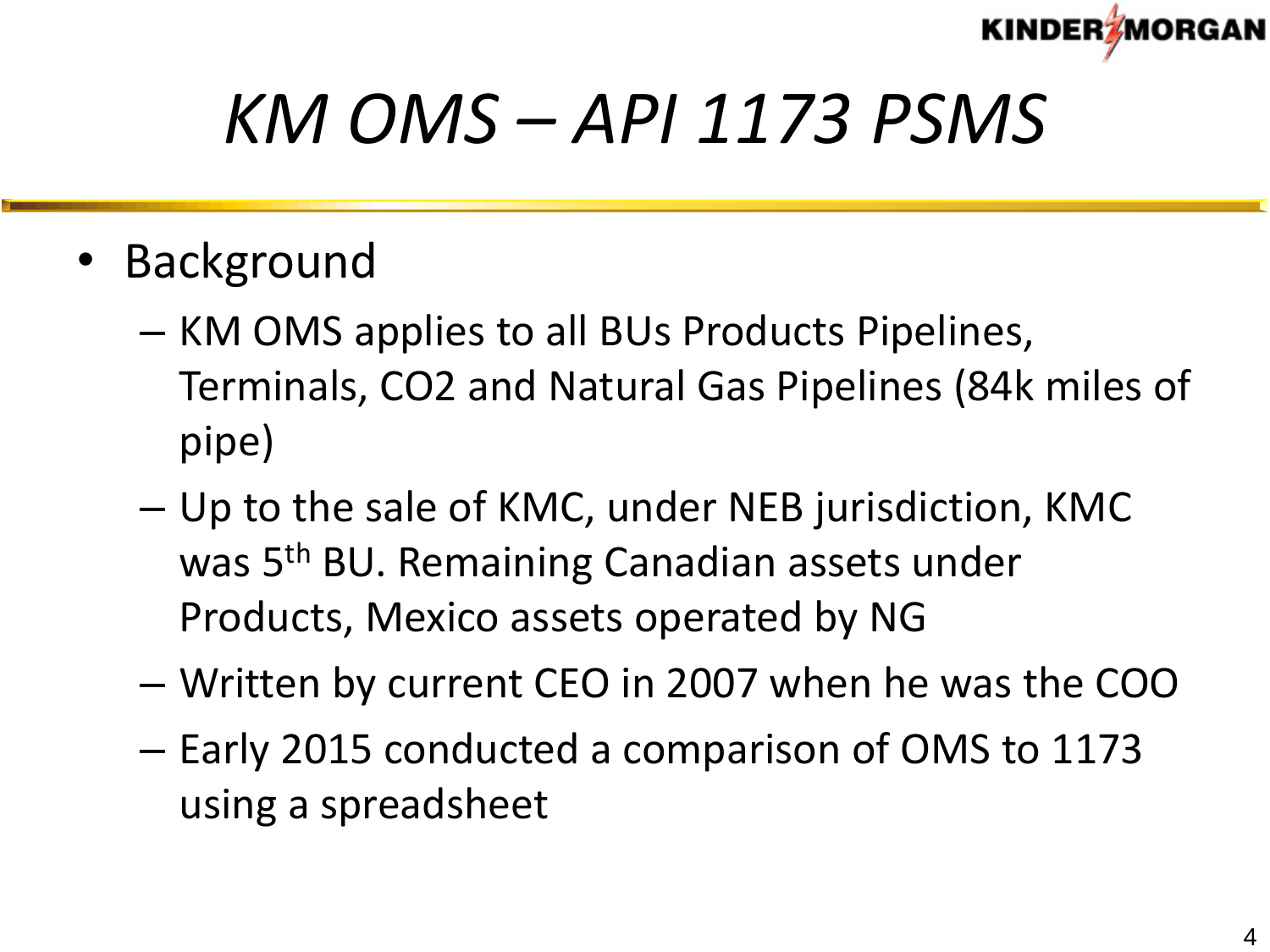

# *Incident Investigation*

- Capture events
	- Open and honest reporting are critical
- Assess significance
	- Evaluate actual and potential consequences
- Formal v Informal Investigation
- Incident Review Committees
- Management Review
- Lessons Learned
	- Closeout of Action Items
	- Sharing findings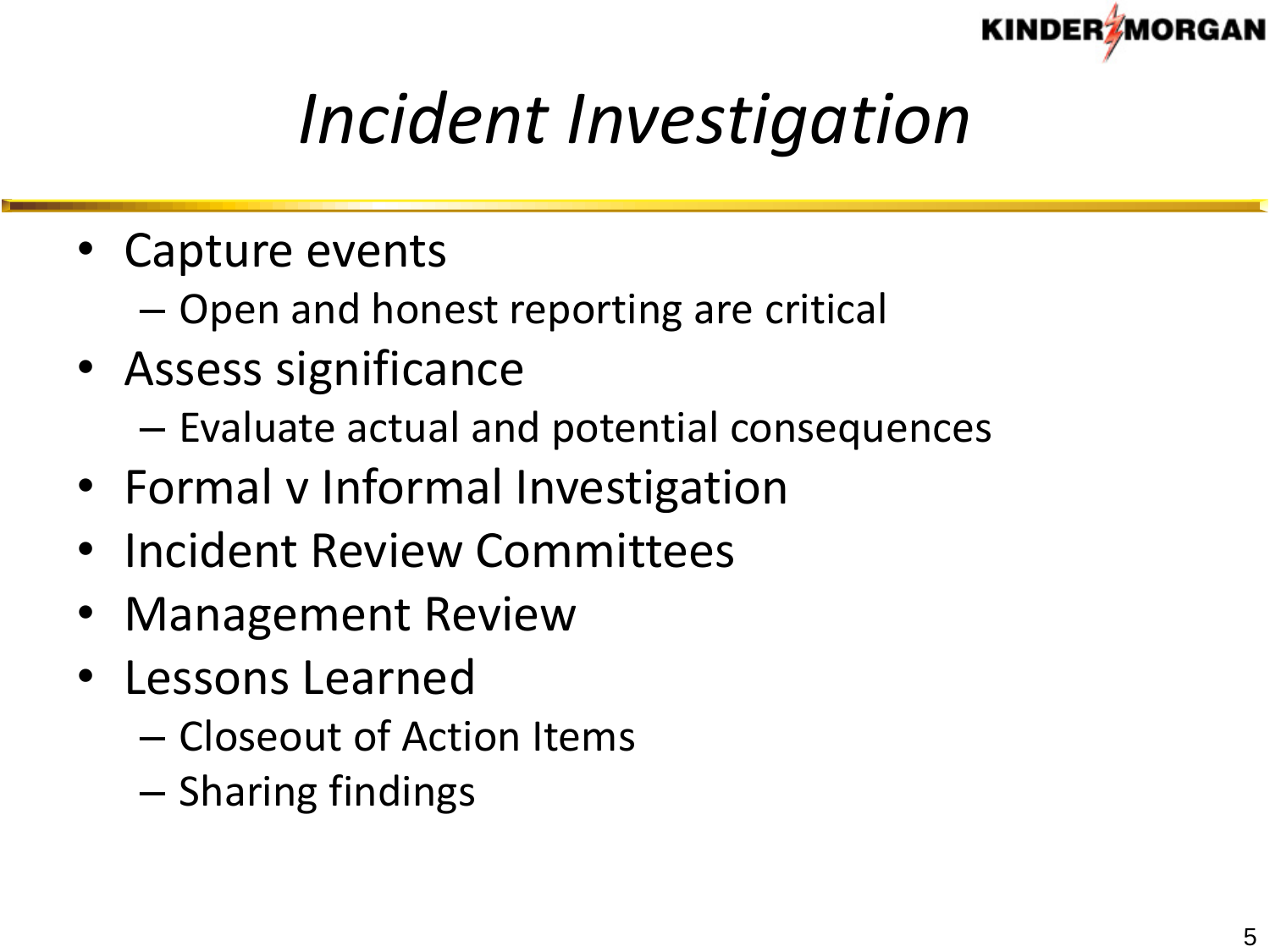

## *Capture Events Undesired Events*

- Procedure Emergency Reporting and Investigation
	- Corporate policy that drives the BU procedure
- Covers all undesirable events, including but not limited to;
	- Employee and Contractor safety
	- Pipeline Safety
	- Vehicle
	- Pipeline encroachment
	- Environmental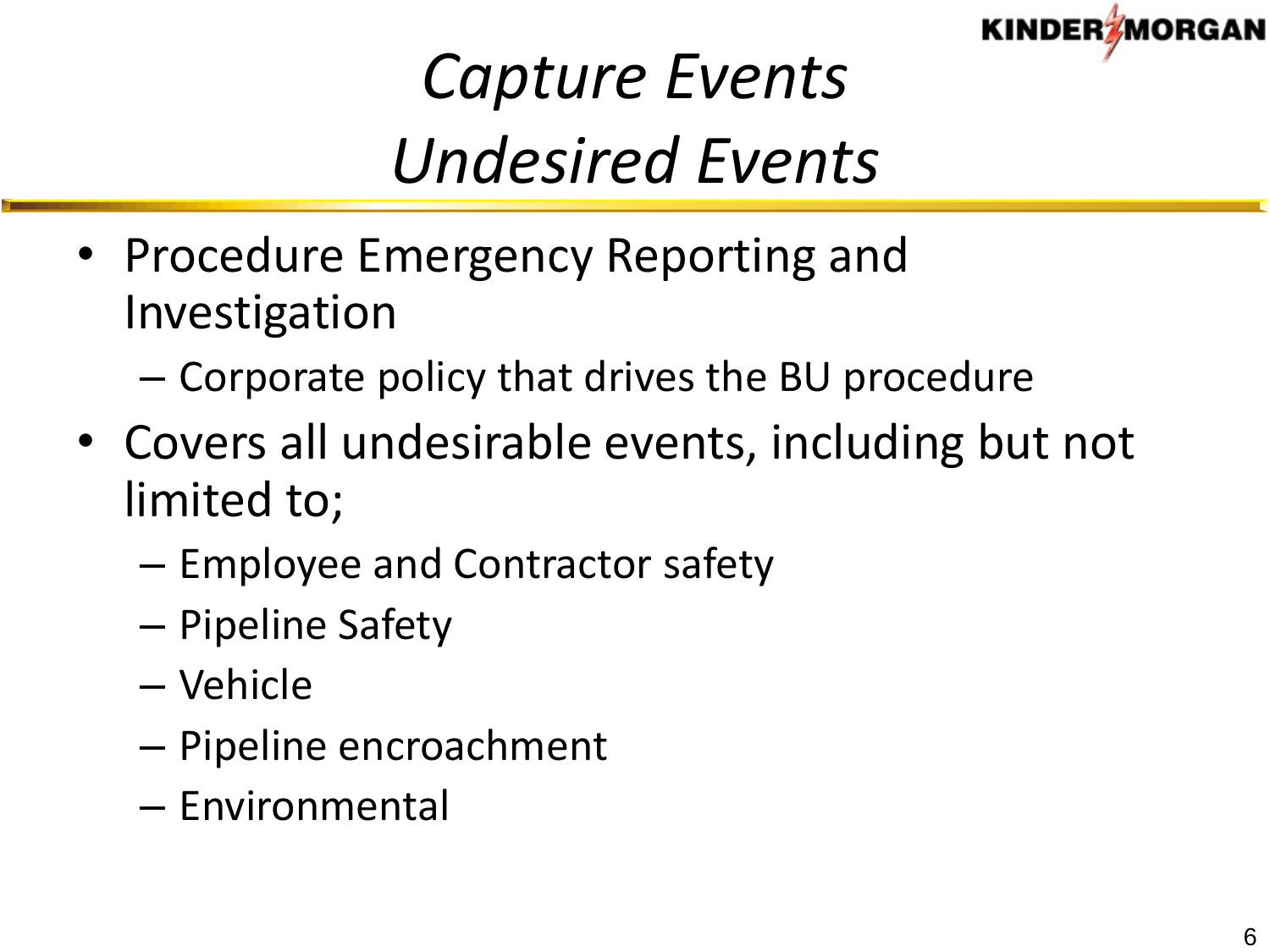

## *Business Unit Procedure*

- O&M Procedure
	- Classification Chart triggers internal notifications (ERL)
- Corporate wide application to enter and track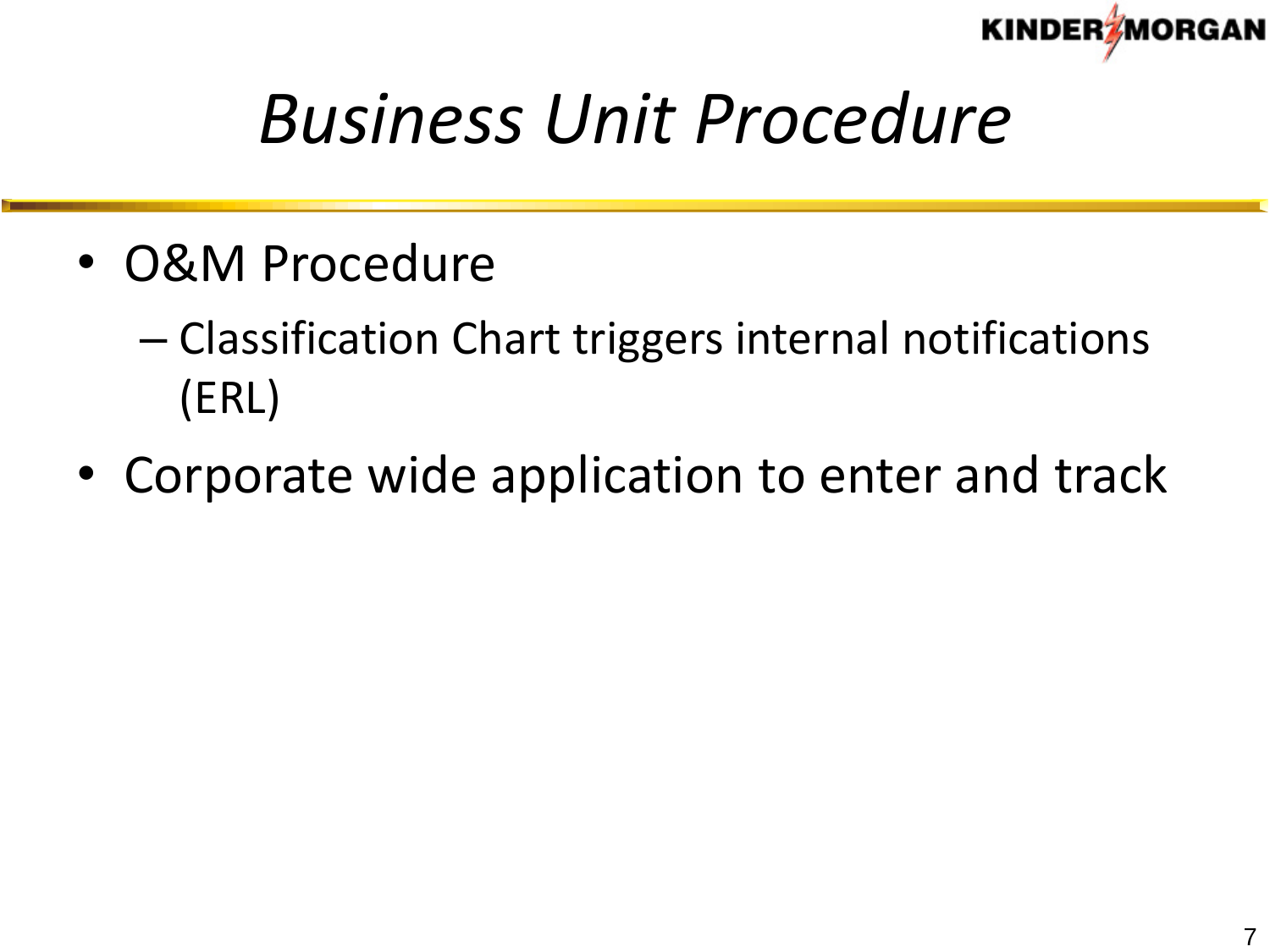

## *Investigation*

- Software application drives investigation requirement
- Formal v Informal
	- Major/Significant/Minor Incident
- Root Cause
	- Use of formal process such as SCAT/Tap Root/Apollo